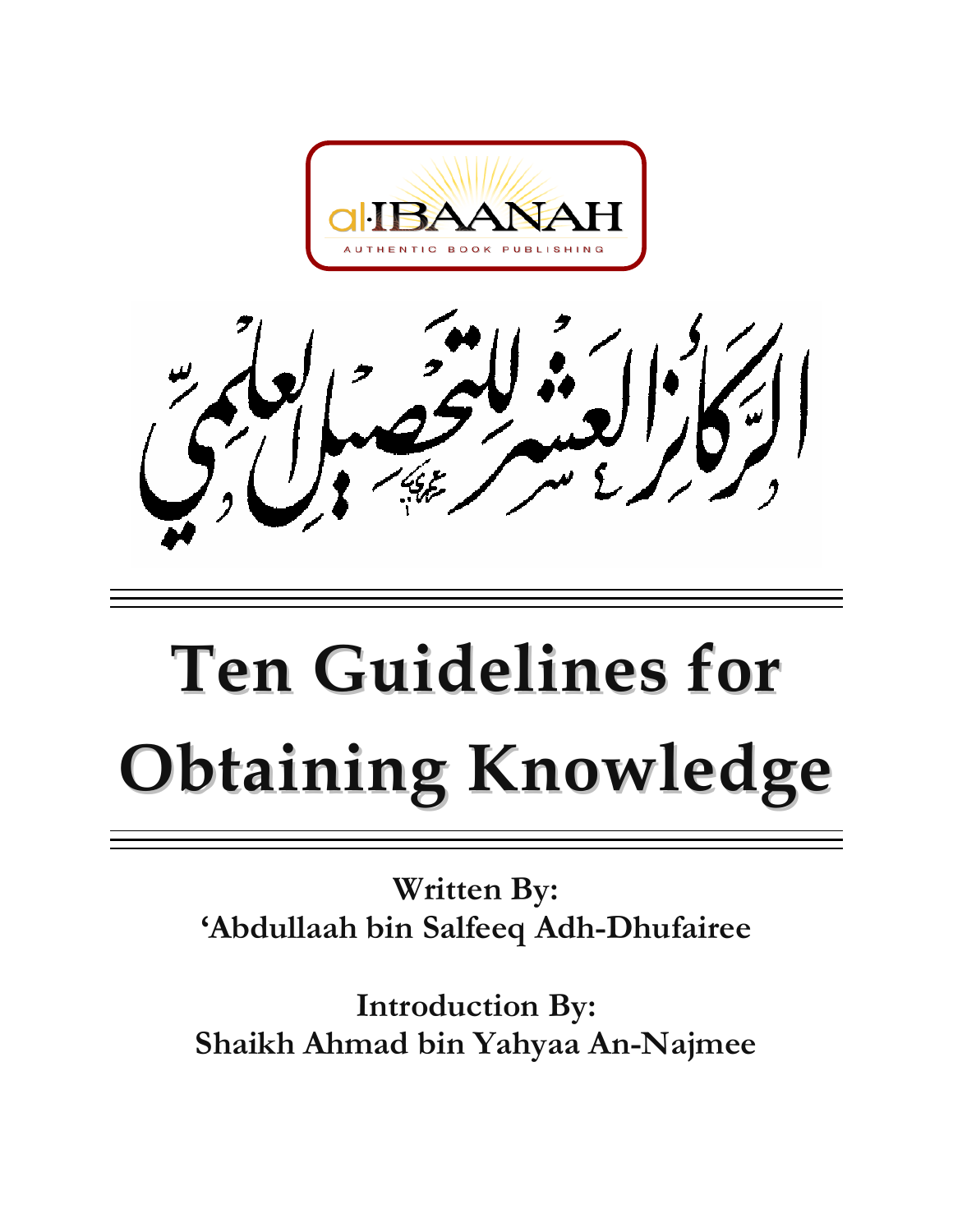

#### **© Copyright Al-Ibaanah Book Publishing, USA Published On-Line for Free Distribution**

#### **First Edition: November 2005 Translated By: Abu Maryam Isma'eel Alarcon**

**Note:** This document is an on-line book publication of www.al-ibaanah.com. This book was formatted and designed specifically for being placed free on the Internet. Al-Ibaanah Book Publishing allows for this document, in its present form and with no alterations, to be distributed, printed, photocopied, reproduced and/or disbursed by electronic means *for the purpose of spreading its content and not for the purpose of gaining a profit,* unless a specific request is sent to the publishers and permission is granted. Anyone wishing to quote from this document must give credit to the publisher.

**About the Book:** This book is a complete translation of a small booklet entitled: *"Ar-Rakaa'iz-ul-'Ashar Lit-Tahseel-il-'Ilmee"* (Ten Guidelines for Obtaining Knowledge) printed by Daar-ul-Minhaaj, 1<sup>st</sup> Edition, 2003.

In this short treatise, the author 'Abdullaah bin Salfeeq Adh-Dhufairee, presents concise advice to the seekers of knowledge in the format of ten simple guidelines. These guidelines cover characteristics and etiquettes that a student of knowledge should adorn himself with in order to obtain knowledge.

The treatise has been introduced and praised by Shaikh Ahmad An-Najmee, one of the elder scholars in Saudi Arabia, thus indicating its importance and benefit.

**A Publication of Al-Ibaanah E-Books**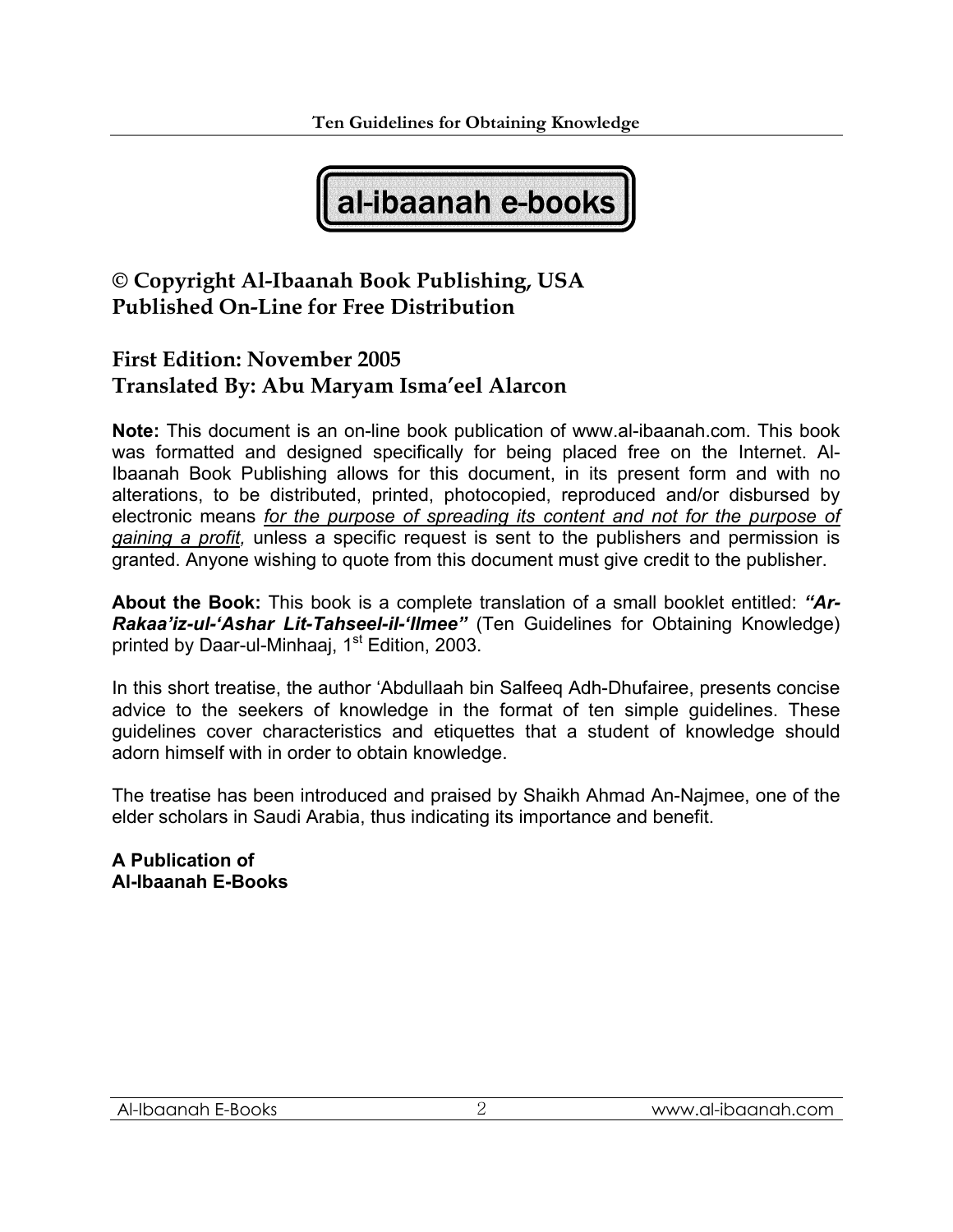### **Table of Contents**

| 2. |                                                                                                                   |    |
|----|-------------------------------------------------------------------------------------------------------------------|----|
| 3. |                                                                                                                   | 6  |
|    |                                                                                                                   | 7  |
|    | 5. Third: Humbling Oneself before Allaah and Asking Him                                                           | 8  |
| 6. |                                                                                                                   | 10 |
| 7. |                                                                                                                   | 11 |
|    | 8. Sixth: Having a Strong Desire to Obtain Knowledge is a<br>Cause for Gaining Allaah's Assistance in that Matter | 12 |
|    | 9. Seventh: Seriousness, Motivation and Perseverance for                                                          | 13 |
|    |                                                                                                                   | 14 |
|    |                                                                                                                   | 15 |
|    |                                                                                                                   | 16 |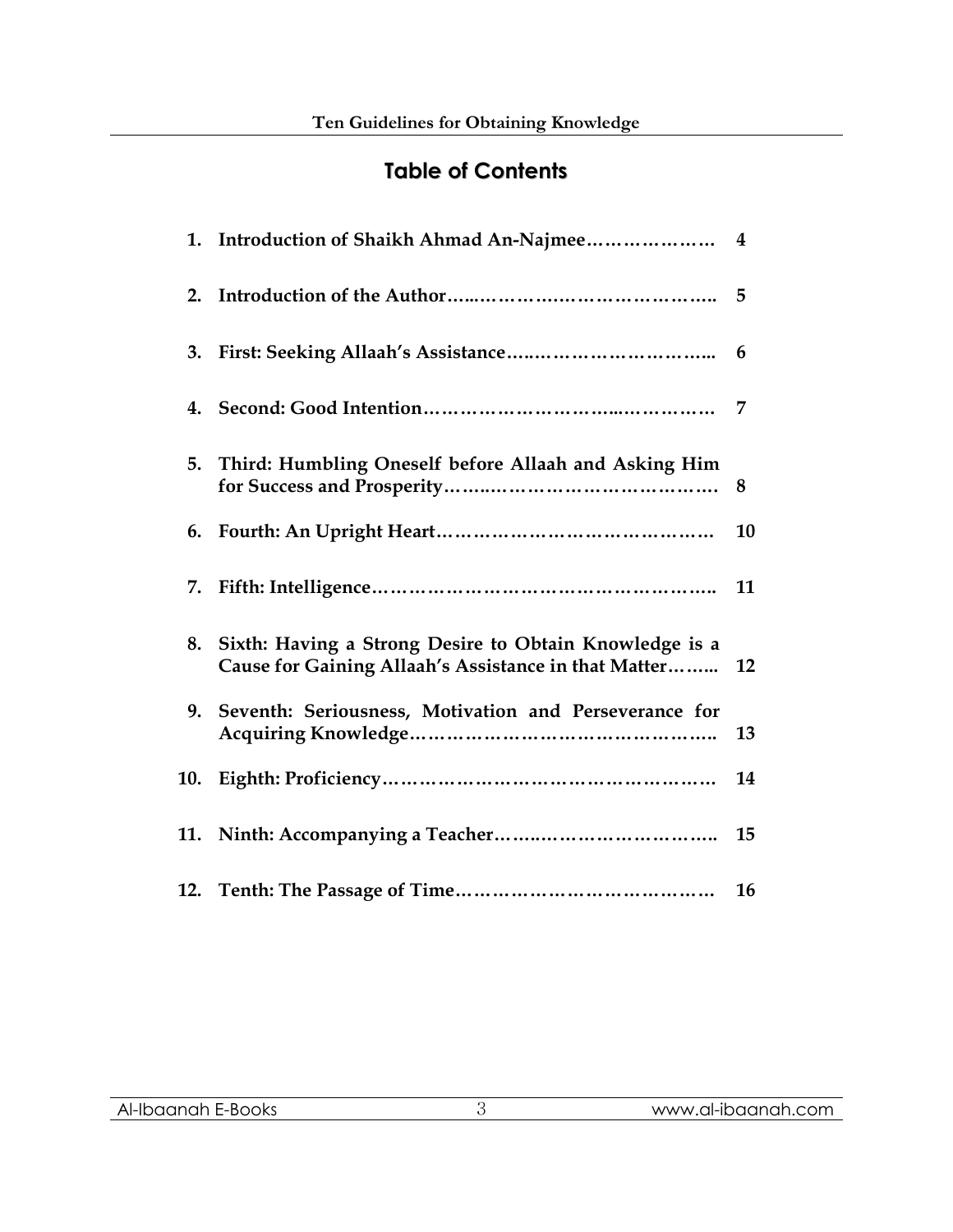#### **Introduction from Shaikh Ahmad bin Yahyaa An-Najmee**

All praise is for Allaah and may His peace and blessings be on the Messenger of Allaah, his family and Companions. To proceed:

Our brother in Islaam, 'Abdullaah bin Salfeeq adh-Dhufairee, presented to me a treatise he wrote on the guidelines that a student of knowledge should abide by. I held it to be an excellent treatise in which he successfully compiled the guidelines that are required for a student of knowledge as well as their proofs from the Book and the Sunnah.

In summary, he has done a great job and produced a work of benefit. So may Allaah reward him with good, bless him and grant us more people like him. Lastly, I encourage the students of knowledge to memorize and study these guidelines. And with Allaah lies the success.

Written by: Ahmad bin Yahyaa An-Najmee 4/27/1421H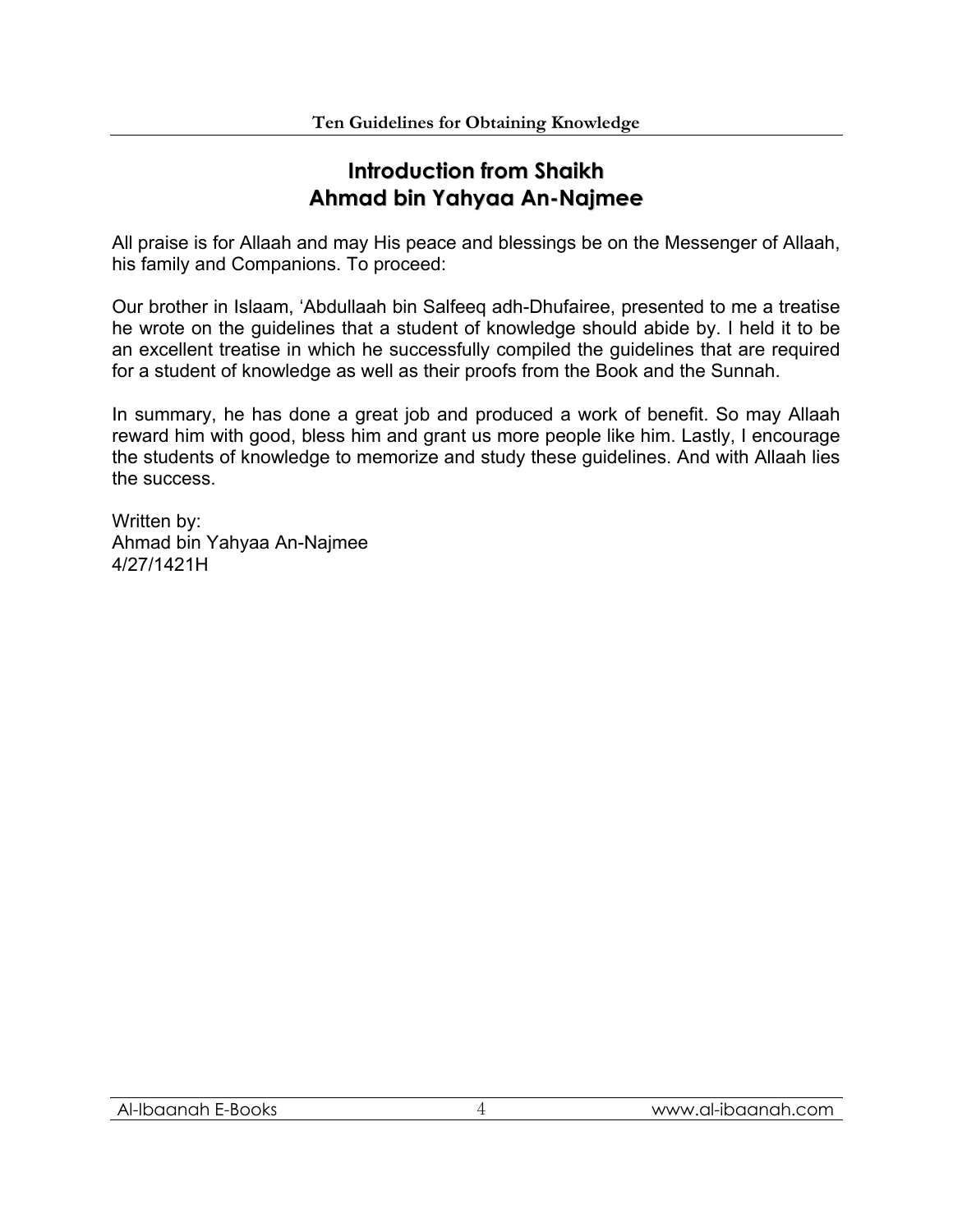#### **Introduction of the Author**

All praise is for Allaah and may the peace and blessings be on the Messenger of Allaah.

To proceed:

These are some brief words clarifying the most important foundations that a person must abide by in his search for knowledge, which I present as an advice and reminder to myself and my brothers. This is since whoever yearns to seek knowledge and desires to acquire it, he should abide by the following ten guidelines and principles: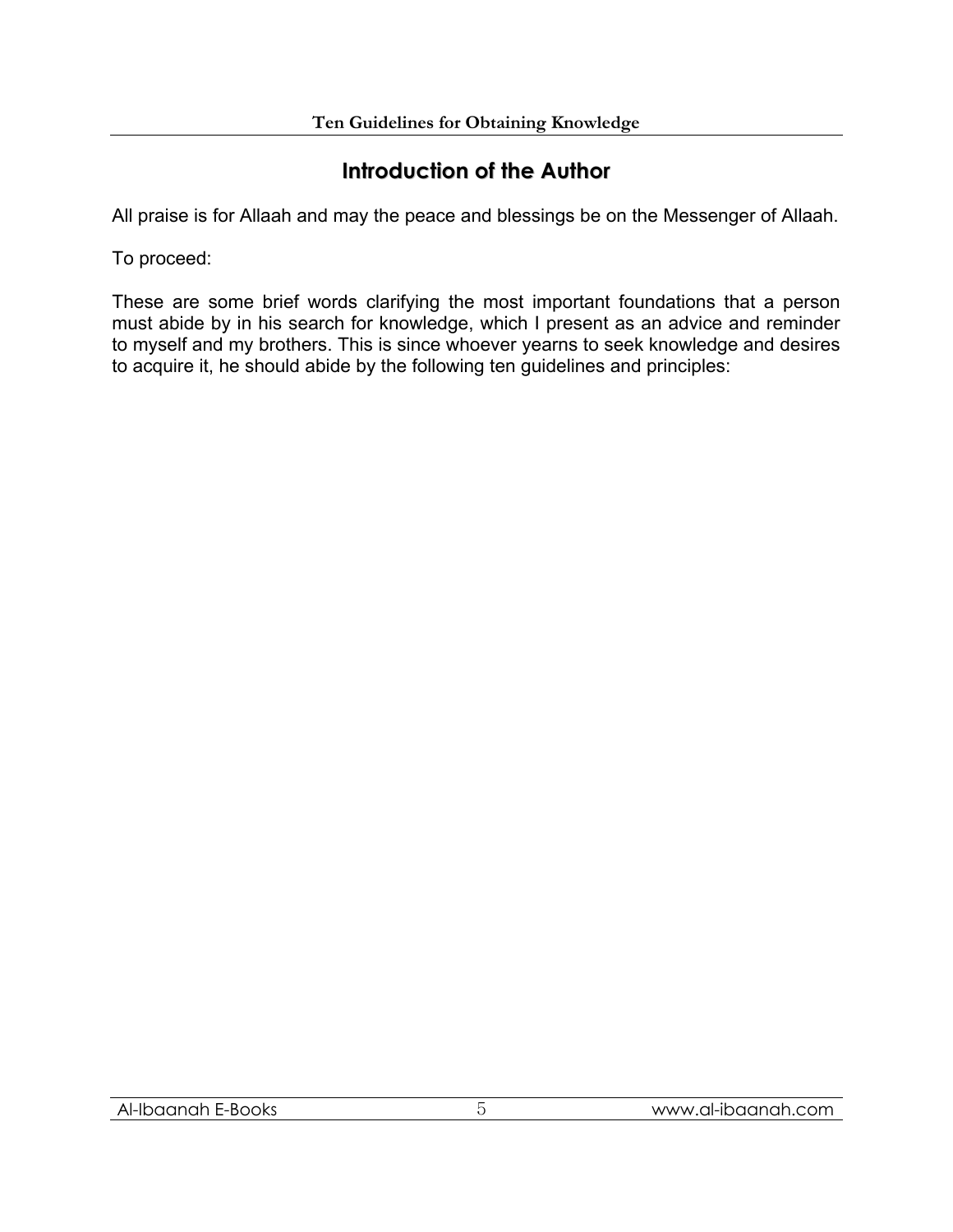#### **First: Seeking Allaah's Assistance**

A person is weak – he has no motion or power except by Allaah's leave. If he entrusts things to himself, he will fall into ruin and perdition. But if he entrusts his affairs to Allaah and seeks His assistance in seeking knowledge, Allaah will aid him. Allaah has incited us towards this in His noble Book, as He says:

إِيَّاكَ نَعْبُدُ وإِيَّاكَ نَسْتَعِينُ

**"You alone do we worship and in You alone do we seek assistance."** [Surah Al-Faatihah: 5]

And He says:



**"And whoever puts his trust in Allaah, then He is sufficient for him."** [Surah At-Talaaq: 3]

And He says:

وَعَلَى اللّهِ فَتَوَآَّلُواْ إِن آُنتُم مُّؤْمِنِينَ

**"And upon Allaah put your trust if you are truly believers."** [Surah Al-Maa'idah: 23]

The Prophet <sup>3</sup> said: "If you were to put your reliance upon Allaah the way you **ought to, He would surely provide for you just as He provides for the birds – they set out with empty stomachs and return with their stomachs full."**

The greatest sustenance that Allaah can provide us with is knowledge. Our prophet Muhammad <sup>33</sup> would always put his reliance in Allaah and seek His assistance in all of his affairs. It is authentically reported that the Prophet  $\otimes$  would supplicate when going outside, saying: **"In the Name of Allaah, I put my trust in Allaah, and there is no might or power except by Allaah's Leave."** This proves what we stated above that he would always put his trust in Allaah.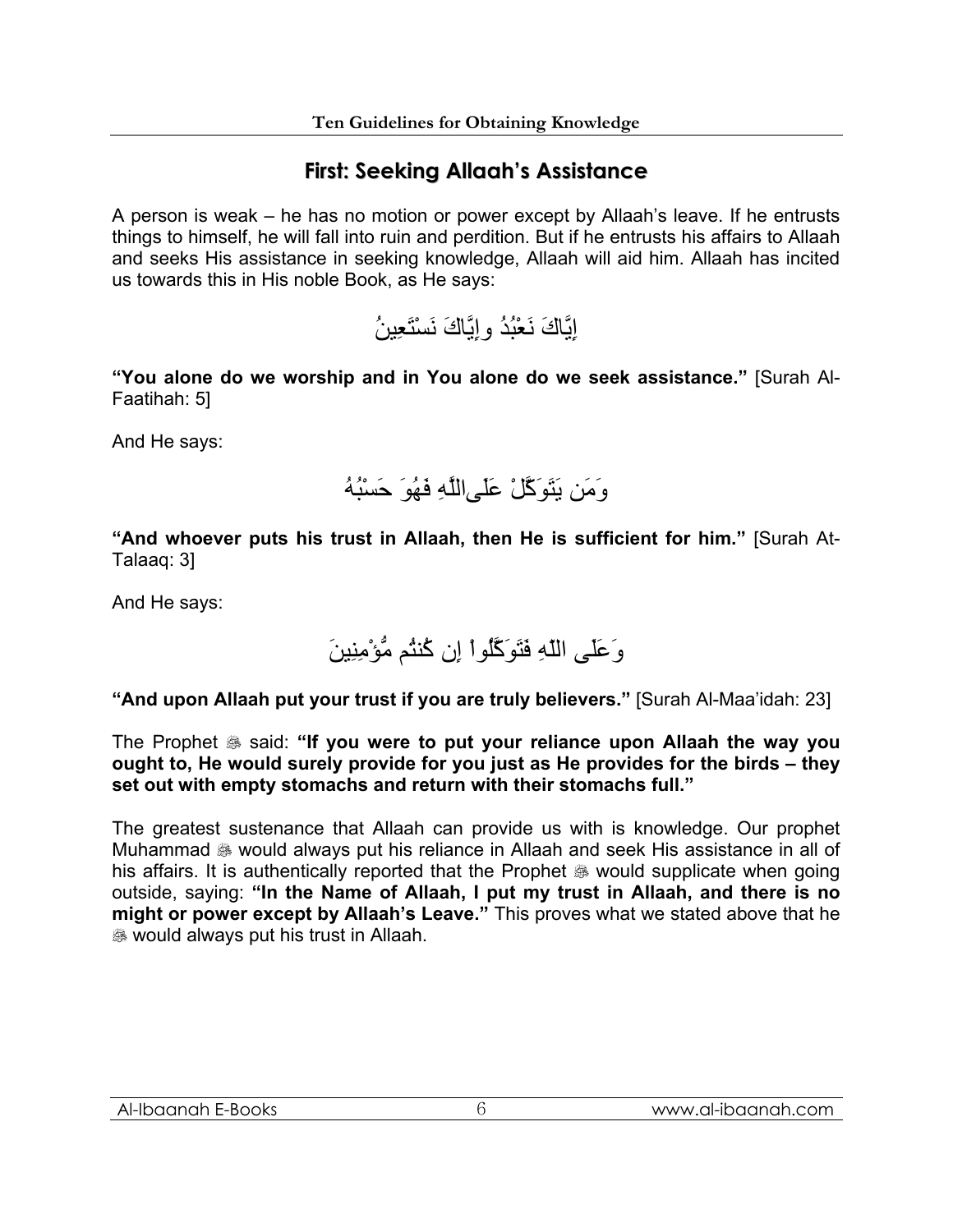#### **Second: Good Intention**

A person should make his intention for the sake of Allaah when seeking knowledge, thus doing that purely for His sake alone and not desiring to be heard or to become famous, nor seeking one of the worldly goals.

Whoever makes his intention for the sake of Allaah, Allaah will grant him success in that matter and reward him. This is since knowledge is a form of worship. In fact, it is the greatest form of worship.

An individual is not rewarded for his deed unless he performs it purely for Allaah's sake and whilst following the Messenger  $\ddot{\text{\tiny{\textcirc}}}$  in that matter. Allaah says:

إِنَّ اللّهَ مَعَ الَّذِينَ اتَّقَواْ وَّالَّذِينَ هُم مُّحْسِنُونَ

**"Verily, Allaah is with those who are dutiful (***Taqwaa***) to Him and those who are good-doers."** [Surah An-Nahl: 128]

The greatest form of dutifulness (*Taqwaa*) to Allaah is making one's intention purely for the sake of Allaah. As for the one who seeks knowledge for the sake of showing off, then apart from being a loser in this world, he will also be punished for this in the Hereafter as has been reported in the hadeeth about the three people who will be dragged on their faces into Hell, amongst whom will be a man who sought knowledge so that it could be said: **"He is a scholar"** and such was said about him.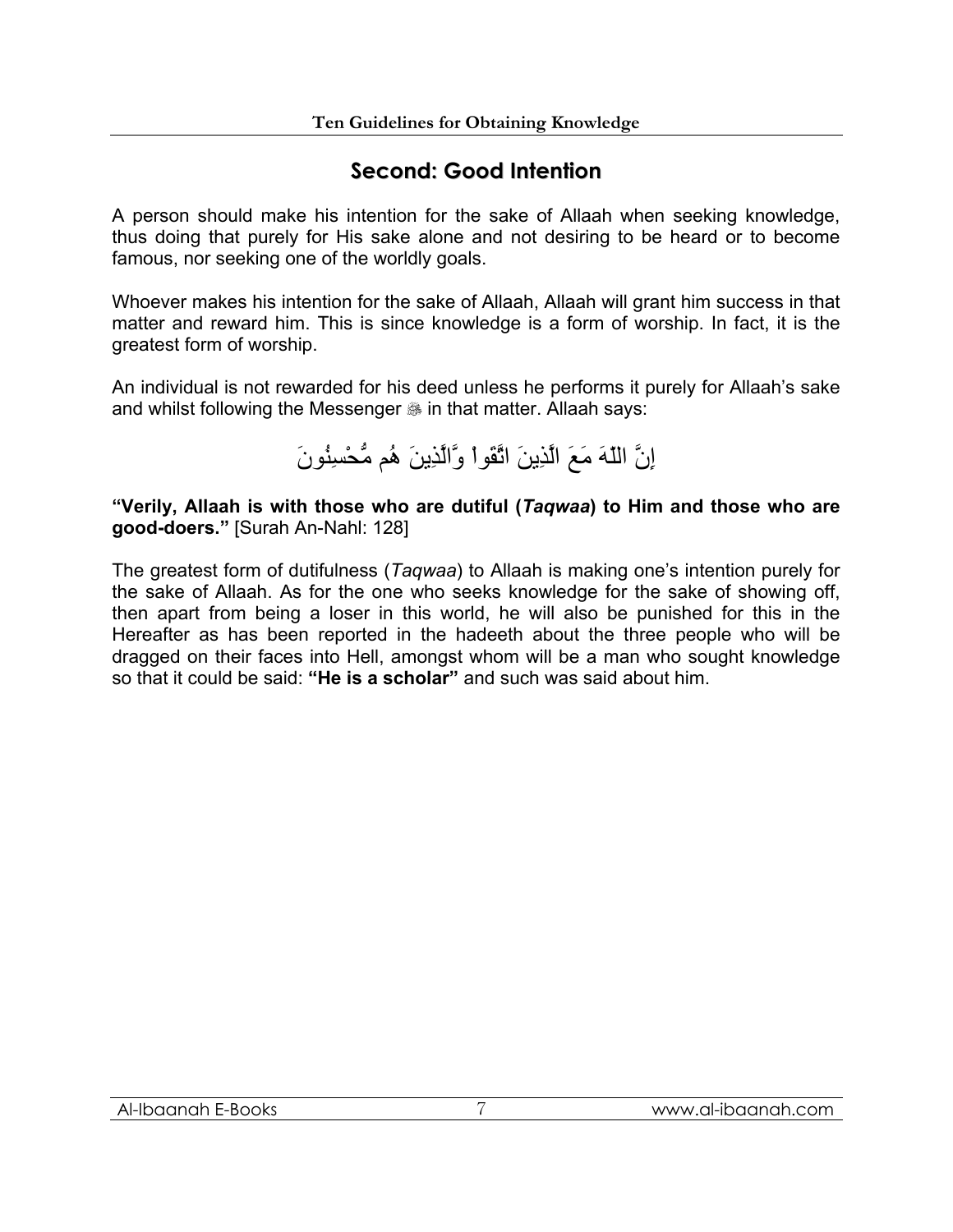#### **Third: Humbling Oneself before Allaah and Asking Him for Success and Prosperity**

One should also ask his Lord to increase him in seeking knowledge, since an individual is destitute and in the utmost need of Allaah. This is why Allaah has encouraged His servants to ask of Him and to lower themselves before Him, as He says:

وَقَالَ رَبُّكُمُ ادْعُونِي أَسْتَجِبْ لَكُمْ

**"Call unto Me, I will respond to you."** [Surah Ghaafir: 60]

And the Prophet  $\ddot{\textbf{\$} }$  said: "Our Lord descends every night to the lowest level of **heaven and says: 'Who is calling Me that I may respond? Who asks of Me that I may give him? Who seeks My forgiveness that I may forgive him?'"**

Allaah commanded His Prophet to ask Him for an increase in knowledge, as He said:



#### **"And say: 'My Lord! Increase me in knowledge.'"** [Surah TaHa: 114]

And Allaah said speaking on behalf of Ibraaheem:



**"My Lord! Bestow** *Hukm* **(i.e. knowledge) on me, and join me with the righteous."**  [Surah Ash-Shua'raa: 83]

The word *Hukm* refers to knowledge, as the Prophet  $\frac{1}{20}$  said: "If the Haakim (judge), **strives hard performing Ijtihaad…"**

The Prophet  $\mathcal{F}$  supplicated for Abu Hurairah  $\mathcal{F}$  to be granted the ability to memorize. He also supplicated for Ibn 'Abbaas to be granted knowledge, as he said: **"O Allaah, give him understanding of the Religion, and teach him the** *ta'weel* **(interpretation of the Qur'aan)."** 

Allaah answered His Prophet's supplication, such that afterward Abu Hurairah  $\triangleq$  didn't hear anything except that he memorized it and Ibn 'Abbaas  $\triangleq$  came to be the scholar of the ummah and the interpreter of the Qur'aan.

| $\sim$<br>AI-I<br>DOKS<br>-HBC<br>וזטר<br>ĸ<br>. .<br>___ | <b>LCOM</b><br>------<br>al-Ib<br>AIP<br>'WW<br>Ŵ<br>◡<br>______ |
|-----------------------------------------------------------|------------------------------------------------------------------|
|                                                           |                                                                  |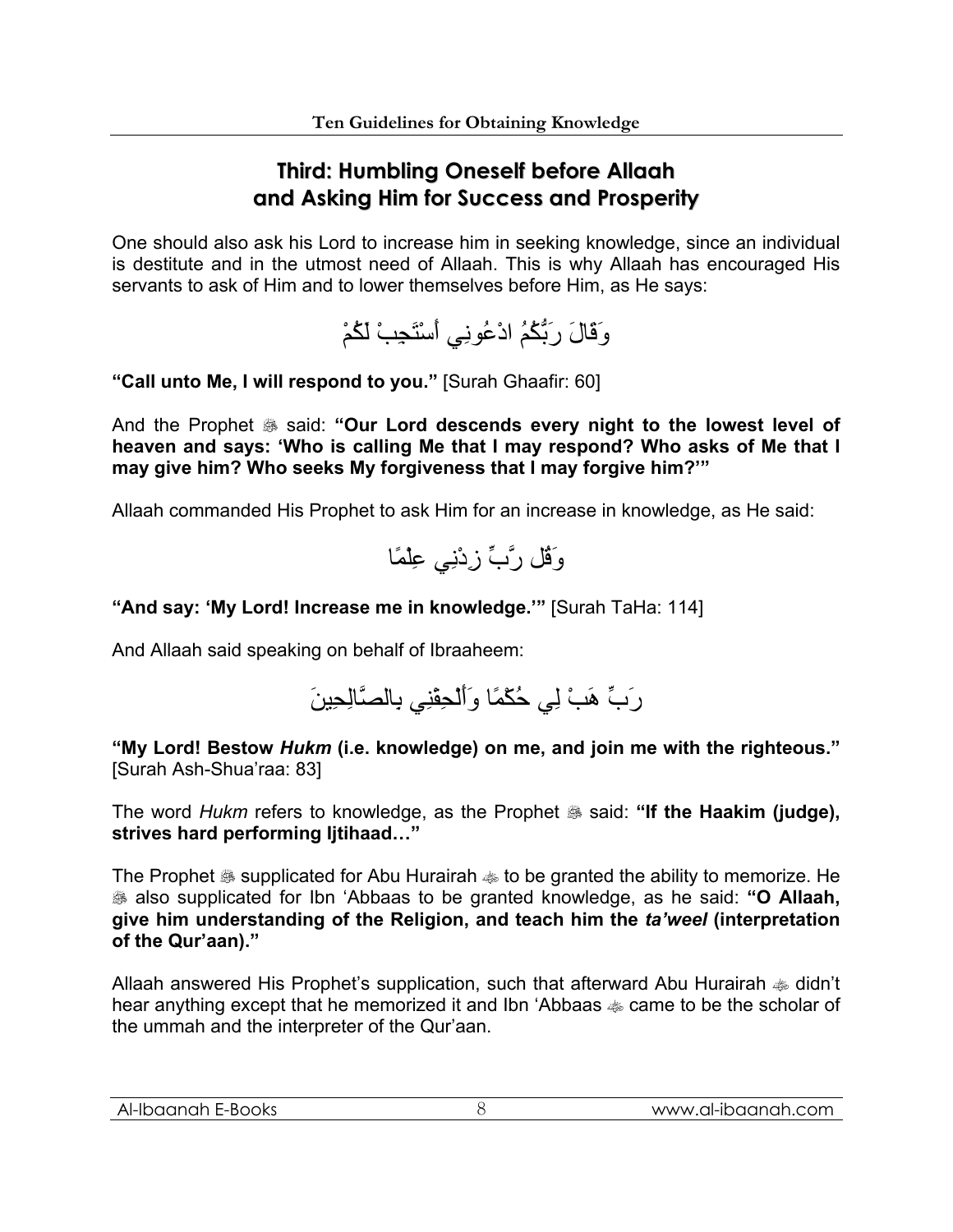The scholars have continued to carry on this practice, thus lowering themselves before Allaah and asking Him to grant them knowledge. Look at the example of Shaikh-ul-Islaam Ibn Taimiyyah, may Allaah have mercy on him – He would go to the masaajid, prostrate to Allaah and supplicate to Him, saying: "O teacher of Ibraaheem, teach me! O educator of Sulaymaan, grant me understanding!"

And Allaah answered his supplication, such that Ibn Daqeeq-ul-'Eid said about him: "Allaah gathered the knowledge for him to the point that it was as if it (i.e. the knowledge) was between his eyes and he would take what he wished from it and leave off what he wished from it."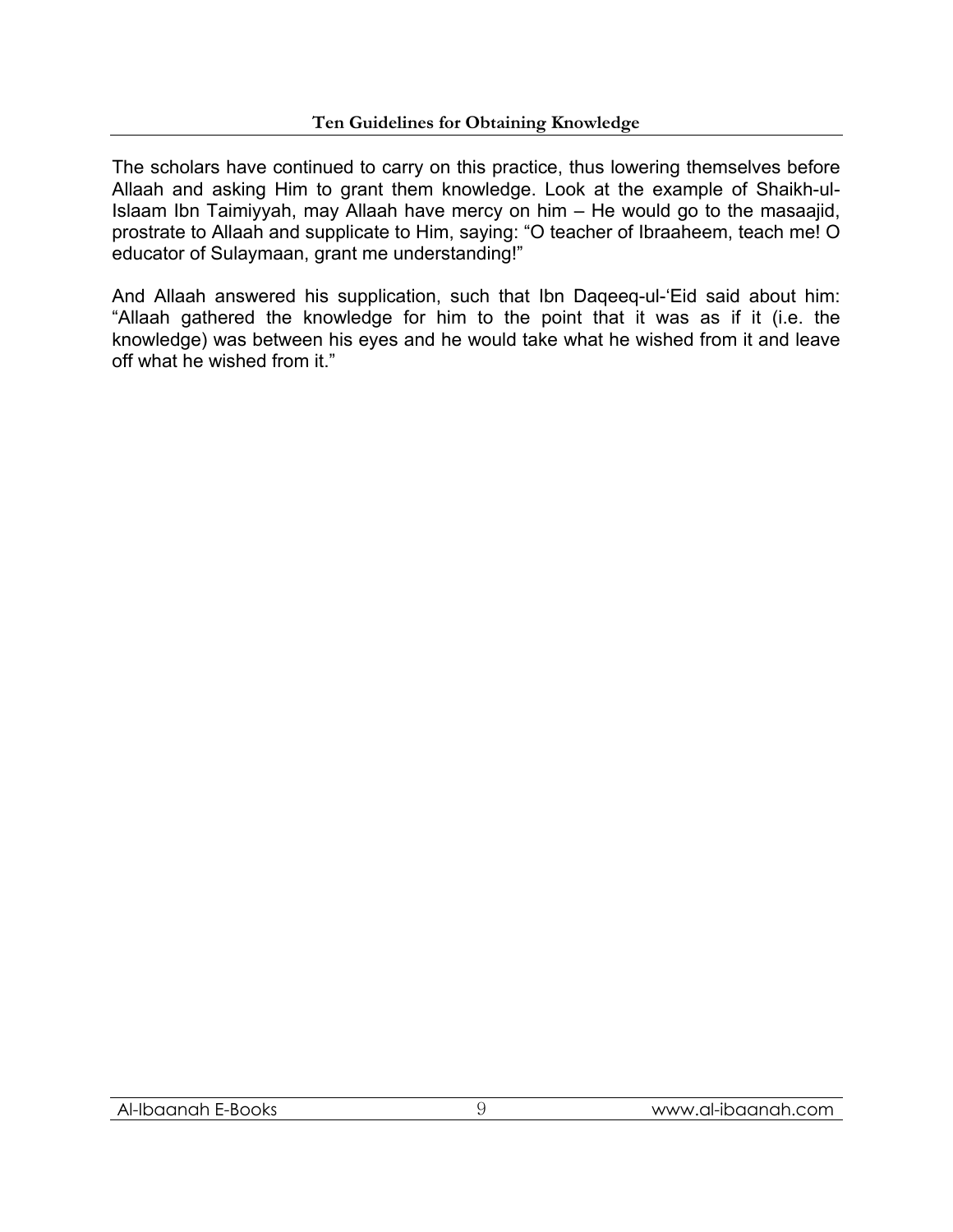#### **Fourth: An Upright Heart**

The heart is the container where knowledge is stored. If the container is firm, it will store and protect what is placed in it, and if the container is damaged, it will lose what is placed in it.

The Messenger of Allaah  $\frac{4}{36}$  made the heart the foundation of everything, as he said: **"Verily, there is a morsel of flesh in the body that if it is correct, the entire body will be correct, and if it is corrupt, the entire body will be corrupt. Indeed, it is the heart."**

An upright heart comes about through awareness of Allaah and knowledge of His Names, Attributes and Actions. It also comes about by way of reflecting on His signs and creations, and by pondering on the Qur'aan. An upright heart also comes about due to one constantly prostrating (in prayer) and frequently observing the night prayer.

One should also avoid the things that corrupt and sicken the heart, since if these things are present in the heart, it will not be able to carry the knowledge. And even if the heart does carry it, it will not be understood, as Allaah says about the hypocrites – those with diseased hearts:

# لَهُمْ قُلُوبٌ لاَّ يَفْقَهُونَ بِهَا

#### **"They have heart with which they do not comprehend."** [Surah Al-A'raaf: 179]

The diseases of the heart are of two types: Desires and Doubts

**Desires** are such as love for this worldly life and its pleasures and being preoccupied with that; love for unlawful images; listening to unlawful things such as musical voices and instruments; and looking at the forbidden.

**Doubts** are such as corrupt beliefs; innovated actions; and ascribing to innovated ideological movements.

Some other diseases of the heart that also serve as obstacles before knowledge are: jealousy, spite and pride.

Some other things that corrupt the heart are: excessive sleep, excessive speech and excessive eating.

Therefore, one should avoid these diseases and corruptors in order to rectify the heart and make it upright.

| Al-Ibaanah E-Books | www.al-ibaanah.com |
|--------------------|--------------------|
|--------------------|--------------------|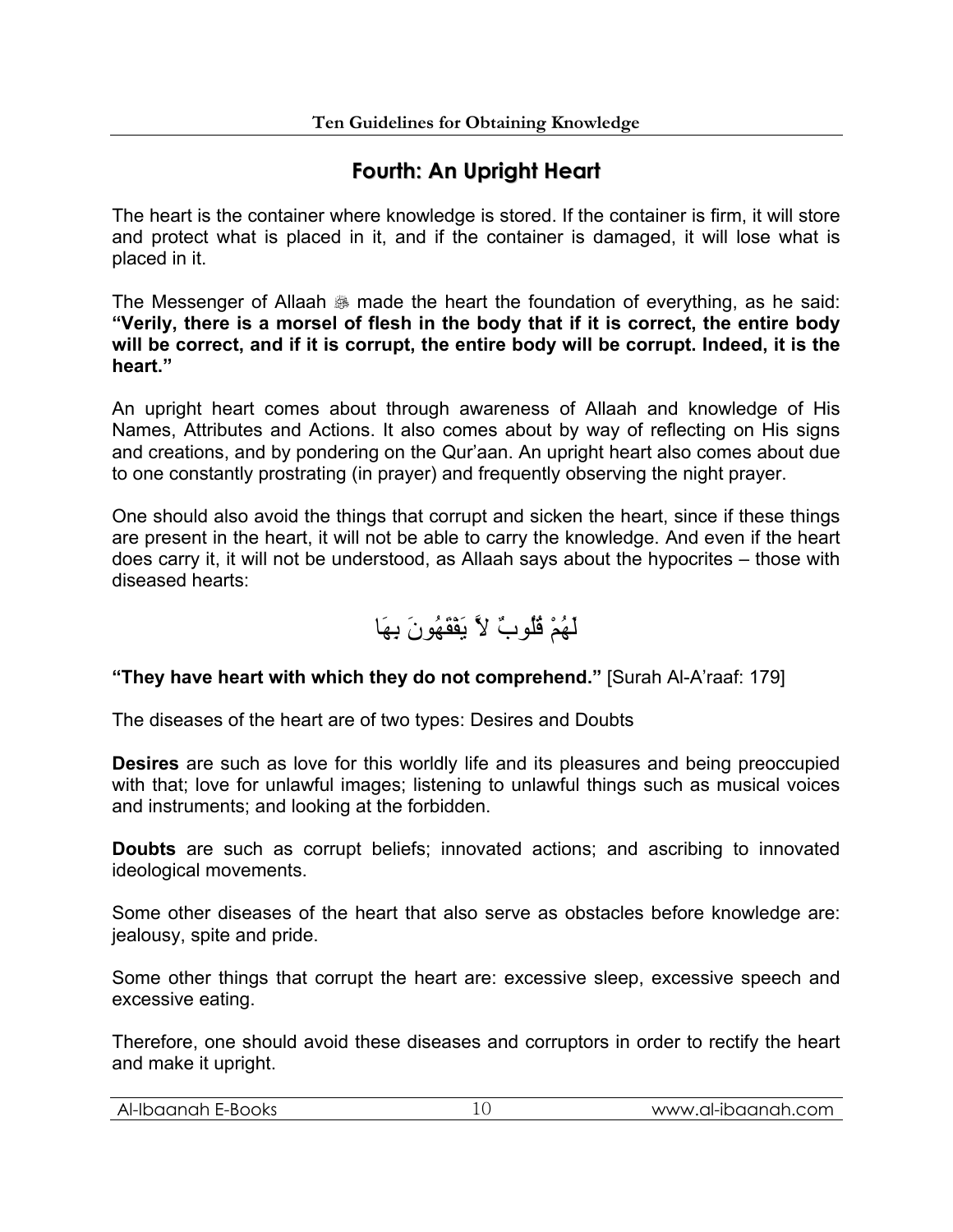#### **Fifth: Intelligence**

Intelligence may be natural and it may also be acquired. So if a person is naturally intelligent, he should work towards strengthening it. And if he is not, then he should condition himself until he is able to acquire it.

Human aptitude is one of the strongest methods that assist one in obtaining, understanding and memorizing knowledge. It also aids one in differentiating between the various (Fiqh) issues, gathering evidences and other matters.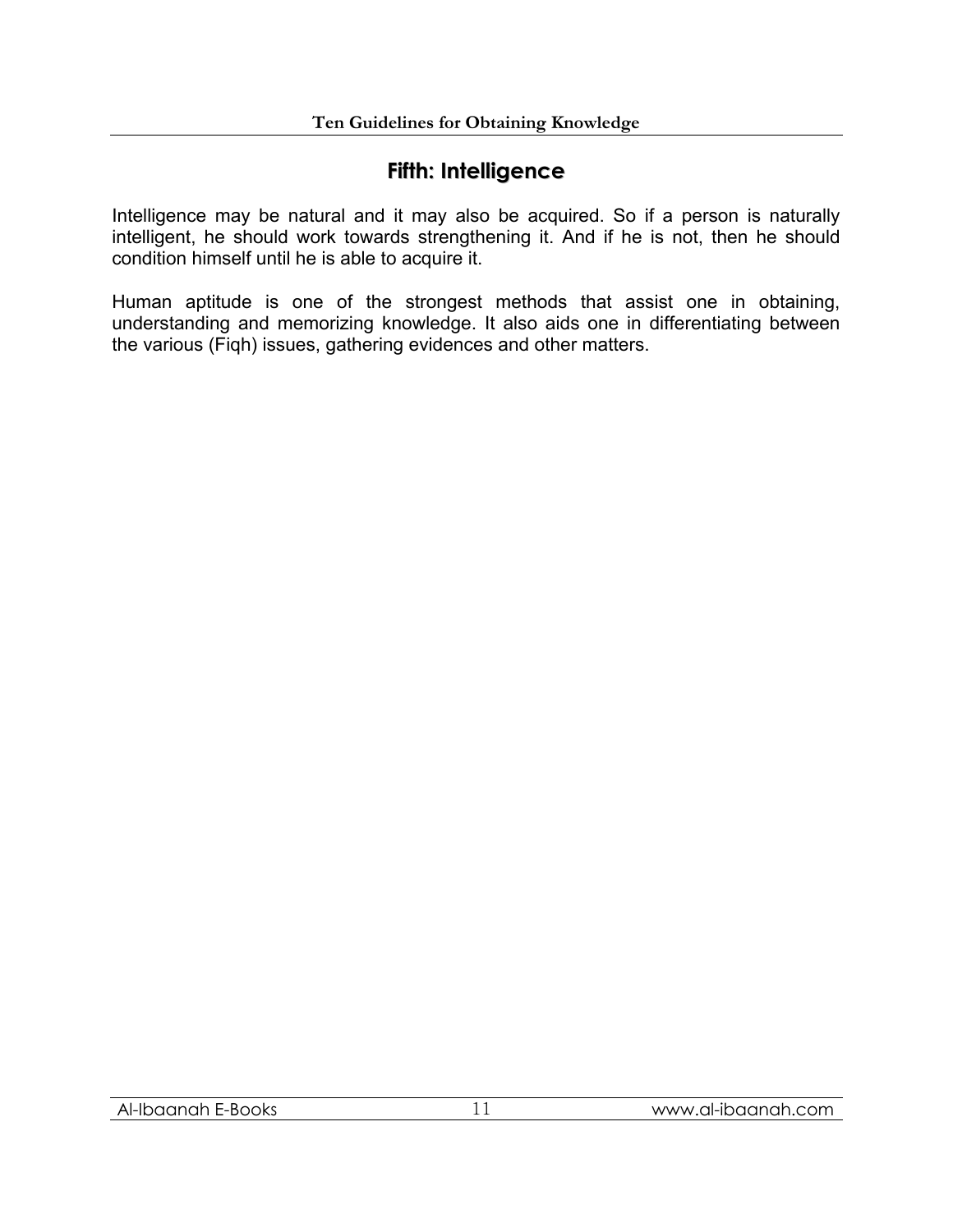#### **Sixth: Having a Strong Desire to Obtain Knowledge is a Cause for Acquiring it and for Gaining Allaah's Assistance in that Matter**

Allaah says:

إِنَّ اللّهَ مَعَ الَّذِينَ اتَّقَواْ وَّالَّذِينَ هُم مُّحْسِنُونَ

**"Verily, Allaah is with those who are dutiful to Him and those who are gooddoers."** [Surah An-Nahl: 128]

When a person realizes the importance of something, he strives hard to obtain it. Knowledge is the greatest thing that a person could hope to obtain.

So it is upon the student of knowledge to have a strong desire for memorizing and understanding knowledge, and for sitting with the scholars and taking from them. He should also be keen on doing a lot of reading and taking advantage of his life and free time. So this means he should be very stingy with his time (i.e. only use it for beneficial things).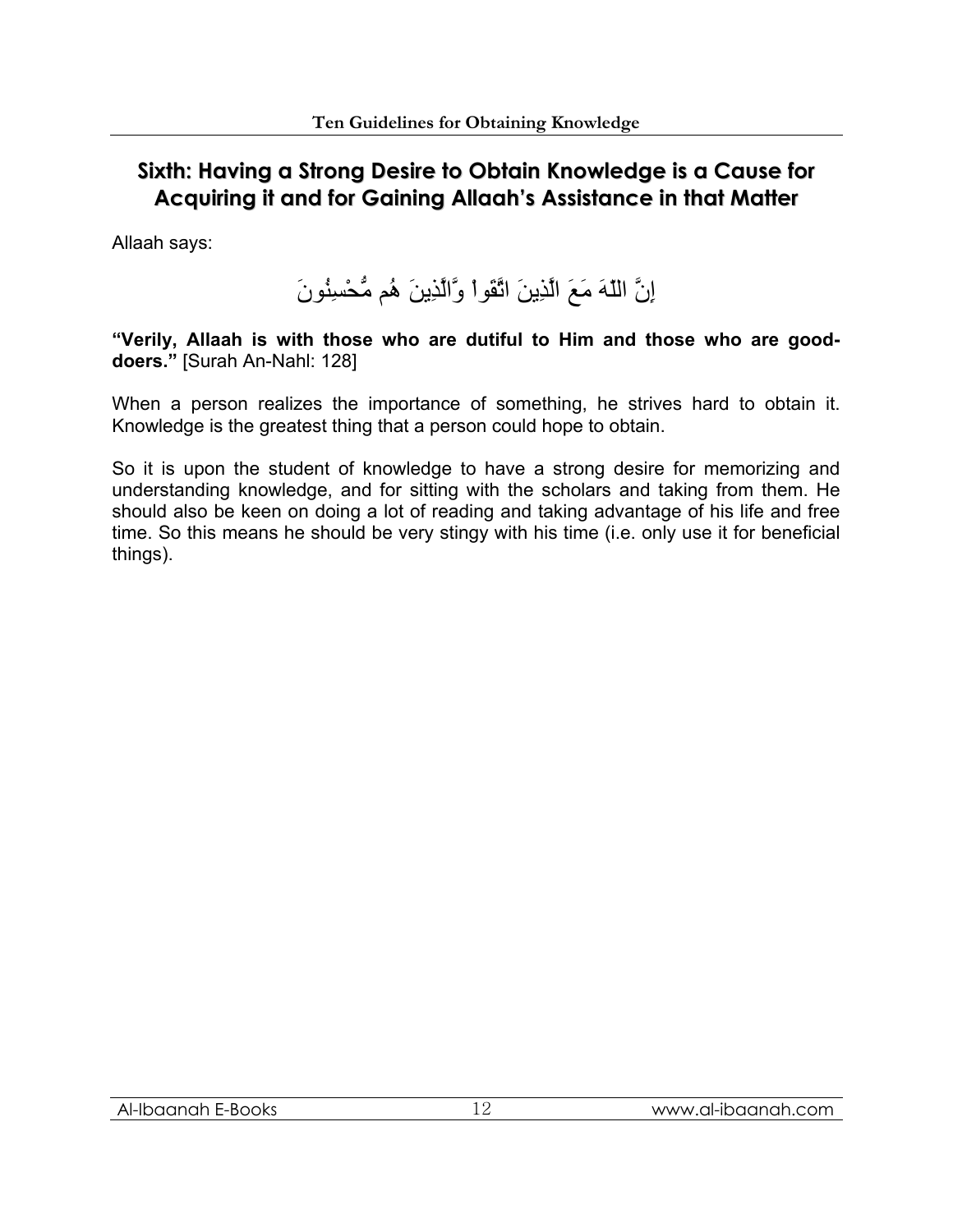#### **Seventh: Seriousness, Motivation and Perseverance for Acquiring Knowledge**

One should remain far away from laziness and apathy, and he should fight against his desires and the Devil. This is since Desires and the Devil are two things that impede one from seeking knowledge.

One of the ways that help in motivating a person to seek knowledge is: Reading the biographies of the scholars, as well as their patience and endurance in the face of trials. This also includes reading about the journeys they undertook for the sake of acquiring knowledge and obtaining Hadeeth.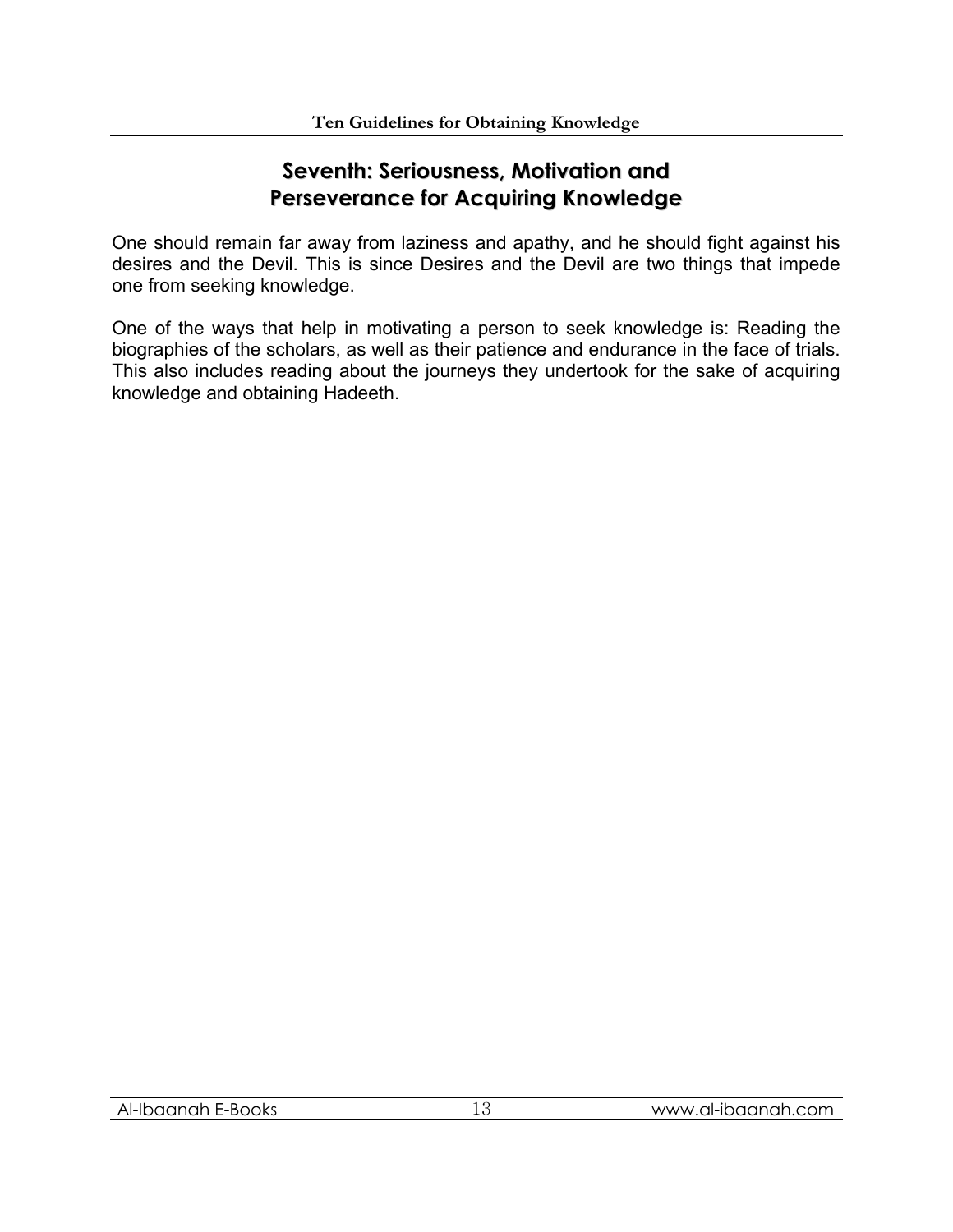### **Eighth: Proficiency**

This is when the student applies the highest extent of his effort to the point that he achieves what he desires from knowledge as well as strength in it, which is exemplified in: memorization and understanding.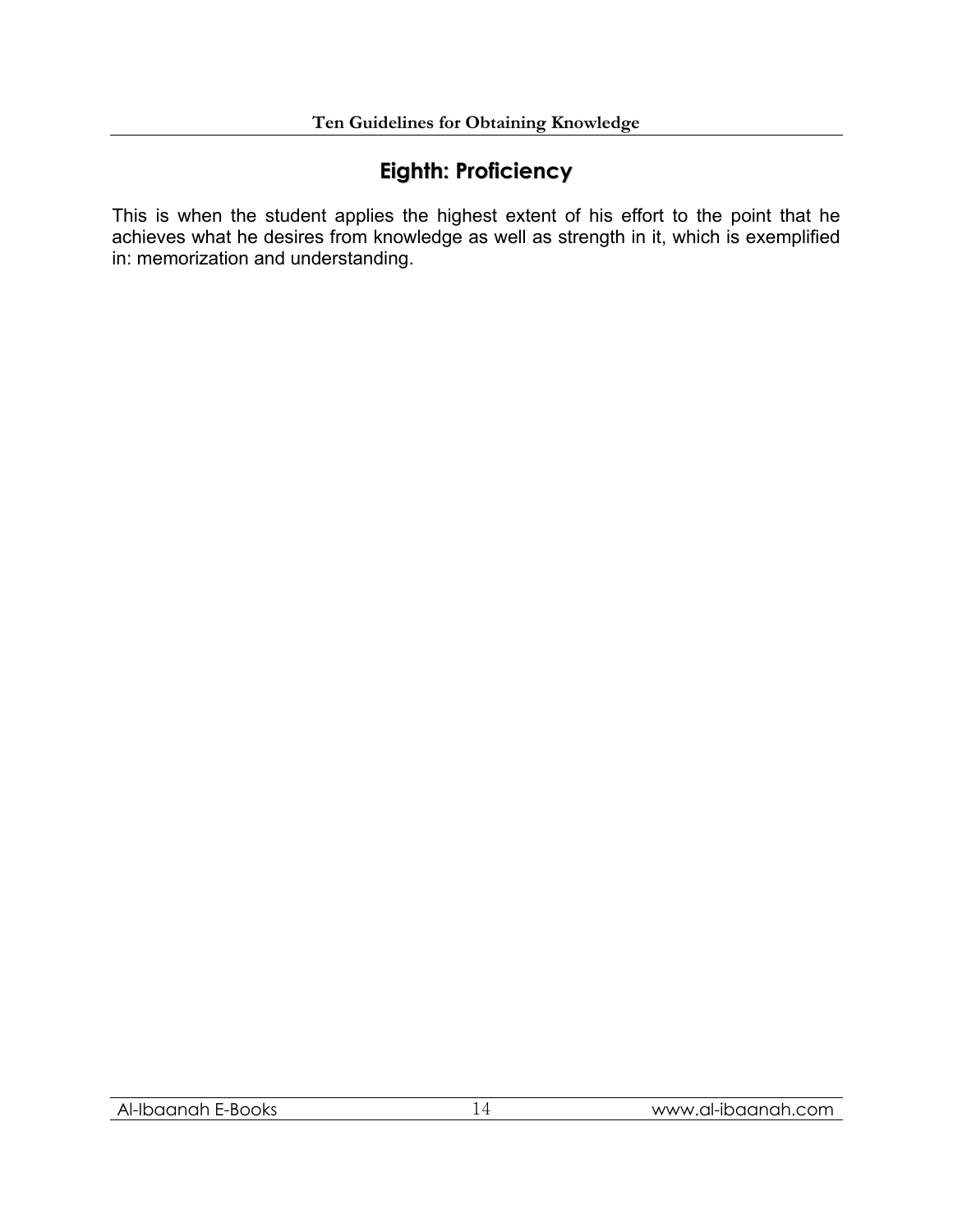#### **Ninth: Accompanying a Teacher**

Knowledge should be taken from the mouths of the scholars. In order for the student to establish himself in his search for knowledge upon a firm and correct pillar, he should sit in the gatherings of the scholars and take knowledge from them. This will ensure that his search for knowledge will be founded upon correct principles and it will ensure that he will pronounce the texts from the Qur'aan and Hadeeth with a correct pronunciation, which contains no grammatical errors or reading mistakes. It will also ensure that he will understand the material correctly.

Apart from all of this, the student may also acquire the following from sitting with a scholar: Good behavior, noble manners and piety.

The student should also avoid having books become his teacher. This is since whoever's books is his teacher, he will err frequently and seldom be correct.

This matter has not ceased to exist up until this day of ours. There is not a man that excels and become proficient in knowledge except that he has been educated and taught at the hands of a scholar.